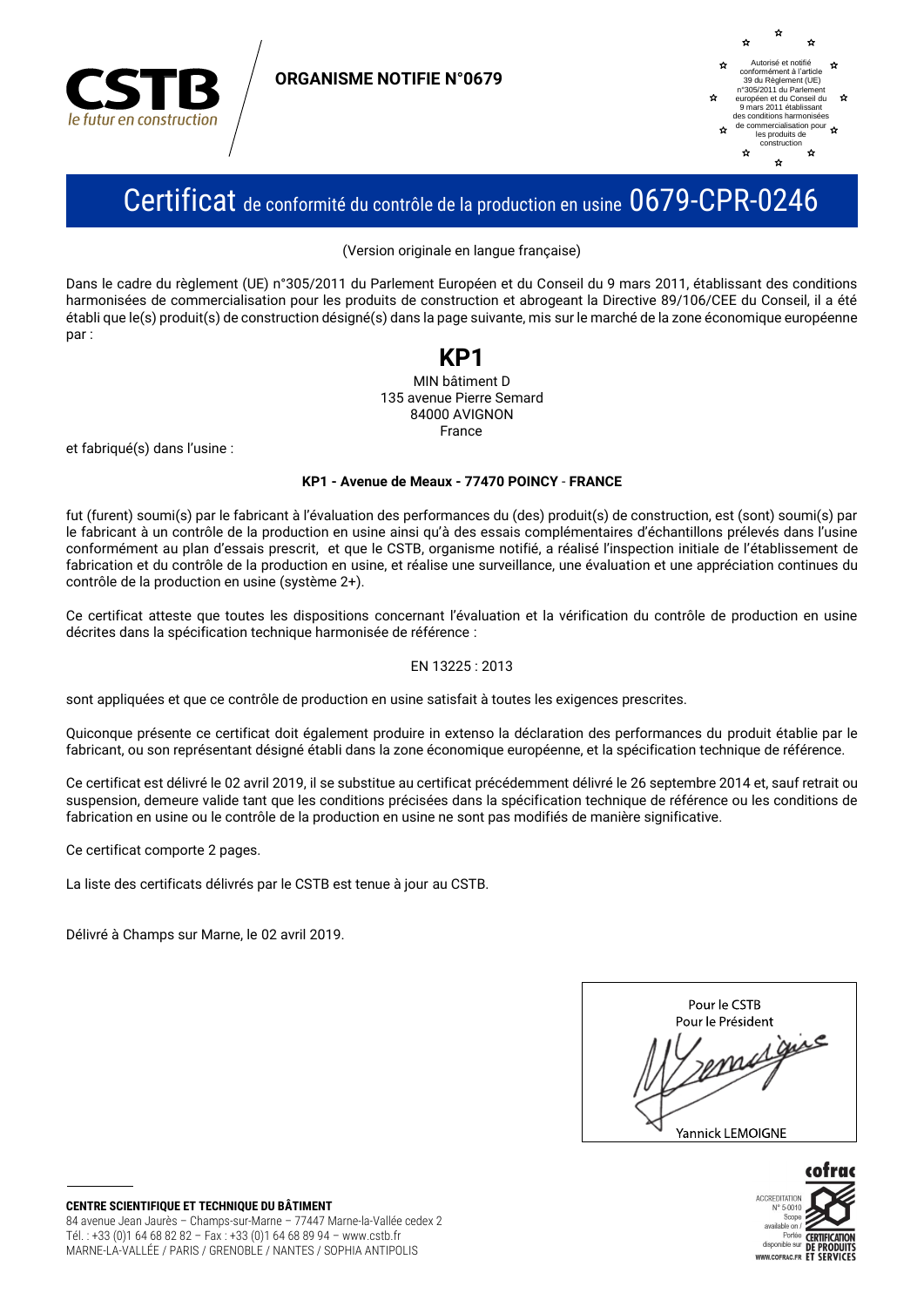

**ORGANISME NOTIFIE N°0679** 



Certificat de conformité du contrôle de la production en usine 0679-CPR-0246

### ÉLÉMENTS DE STRUCTURE LINÉAIRES \*

Catégorie d'utilisation :

\* La liste des éléments figure dans les documents d'accompagnement des fournitures établis par le fabricant (catalogue, plan de calpinage, note de calcul...). Elle est surveillée par le CSTB lors des audits de suivi.

CENTRE SCIENTIFIQUE ET TECHNIQUE DU BÂTIMENT 84 avenue Jean Jaurès - Champs-sur-Marne - 77447 Marne-la-Vallée cedex 2 Tél.: +33 (0)1 64 68 82 82 - Fax: +33 (0)1 64 68 89 94 - www.cstb.fr MARNE-LA-VALLÉE / PARIS / GRENOBLE / NANTES / SOPHIA ANTIPOLIS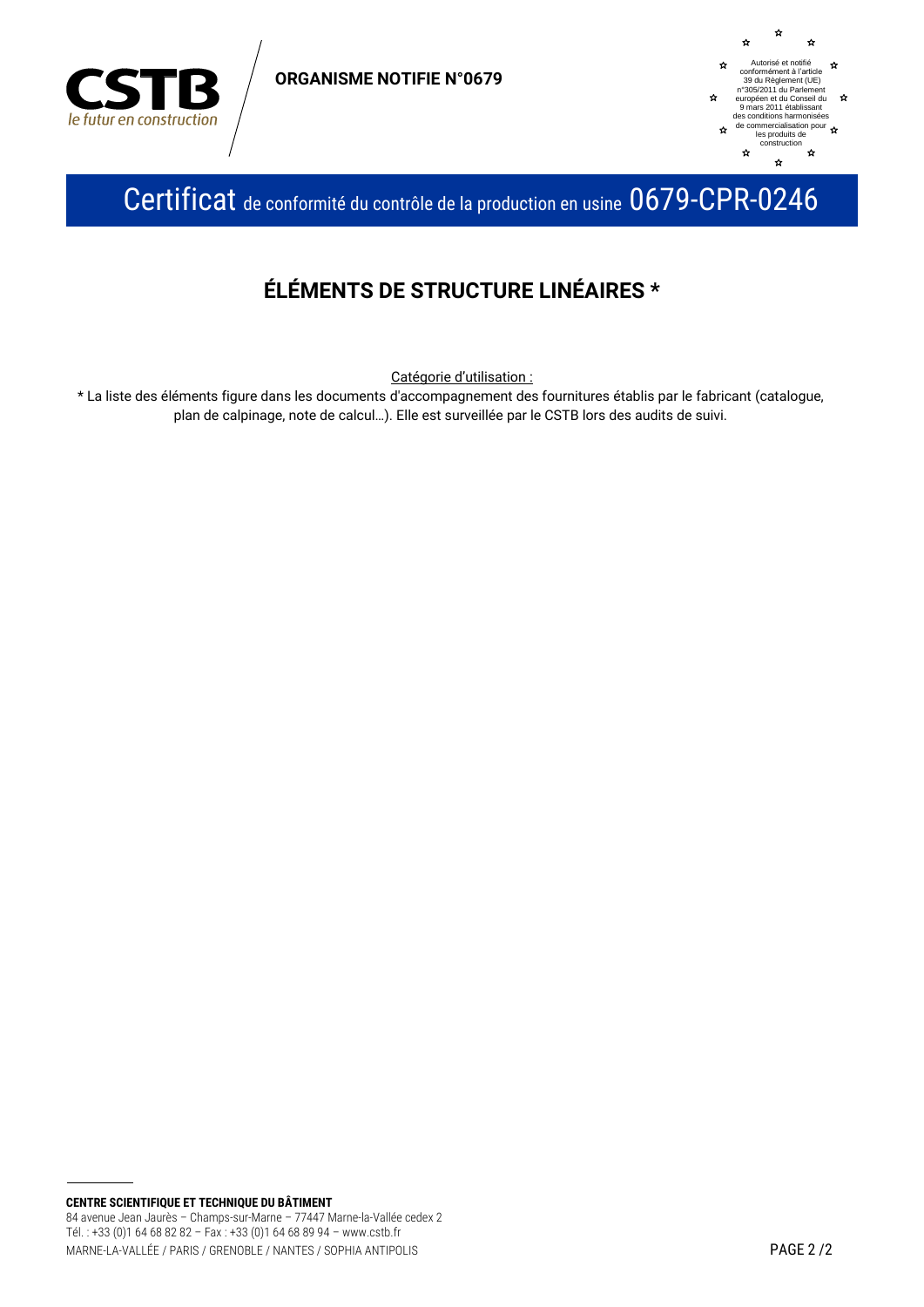

**NOTIFIED BODY N°0679**



## Certificate of conformity of the factory production control 0679-CPR-0246

(English translation, the original version is in French)

In compliance with the Regulation (EU) No 305/2011 of the European Parliament and of the Council of 9 March 2011 laying down harmonised conditions for the marketing of construction products and repealing Council Directive 89/106/EEC, it has been stated that the construction products indicated in the following page, placed on the European economic area market by:

# **KP1**

MIN bâtiment D 135 avenue Pierre Semard 84000 AVIGNON FRANCE

and produced in the factory:

#### **KP1 - Avenue de Meaux - 77470 POINCY - FRANCE**

was (were) submitted by the manufacturer to the assessment of the performance of the construction product(s), is (are) submitted by the manufacturer to a factory production control and to the further testing of samples taken at the factory in accordance with a prescribed test plan, and that the notified body – CSTB – has performed the initial inspection of the manufacturing plant and of the factory production control and performs the continuing surveillance, assessment and evaluation of the factory production control (system 2+).

This certificate attests to that all provisions concerning the assessment and evaluation of factory production control described in the harmonized reference technical specification:

#### EN 13225 : 2013

are applied and that this factory production control fulfills all the prescribed requirements.

This certificate can only be used in conjunction with the declaration of performance of the product written by the manufacturer or his authorised representative established in the European economic area and with the technical specification in reference.

This certificate is issued on 02 April 2019, it replaces the certificate previously delivered on 26 September 2014 and, except for withdrawal or suspension, remains valid as long as the conditions laid down in the corresponding technical specification in reference or the manufacturing conditions in the factory or the factory production control itself are not modified significantly.

This certificat comprises 2 pages.

The list of certificates issued by CSTB is kept up-to-date by the CSTB.

Issued in Champs sur Marne, on 02 April 2019

| For CSTB                   |  |
|----------------------------|--|
| On behalf of the President |  |
| ℯ                          |  |
| Yannick LEMOIGNE           |  |



**CENTRE SCIENTIFIQUE ET TECHNIQUE DU BÂTIMENT** 84 avenue Jean Jaurès – Champs-sur-Marne – 77447 Marne-la-Vallée cedex 2 Tél. : +33 (0)1 64 68 82 82 – Fax : +33 (0)1 64 68 89 94 – www.cstb.fr MARNE-LA-VALLÉE / PARIS / GRENOBLE / NANTES / SOPHIA ANTIPOLIS